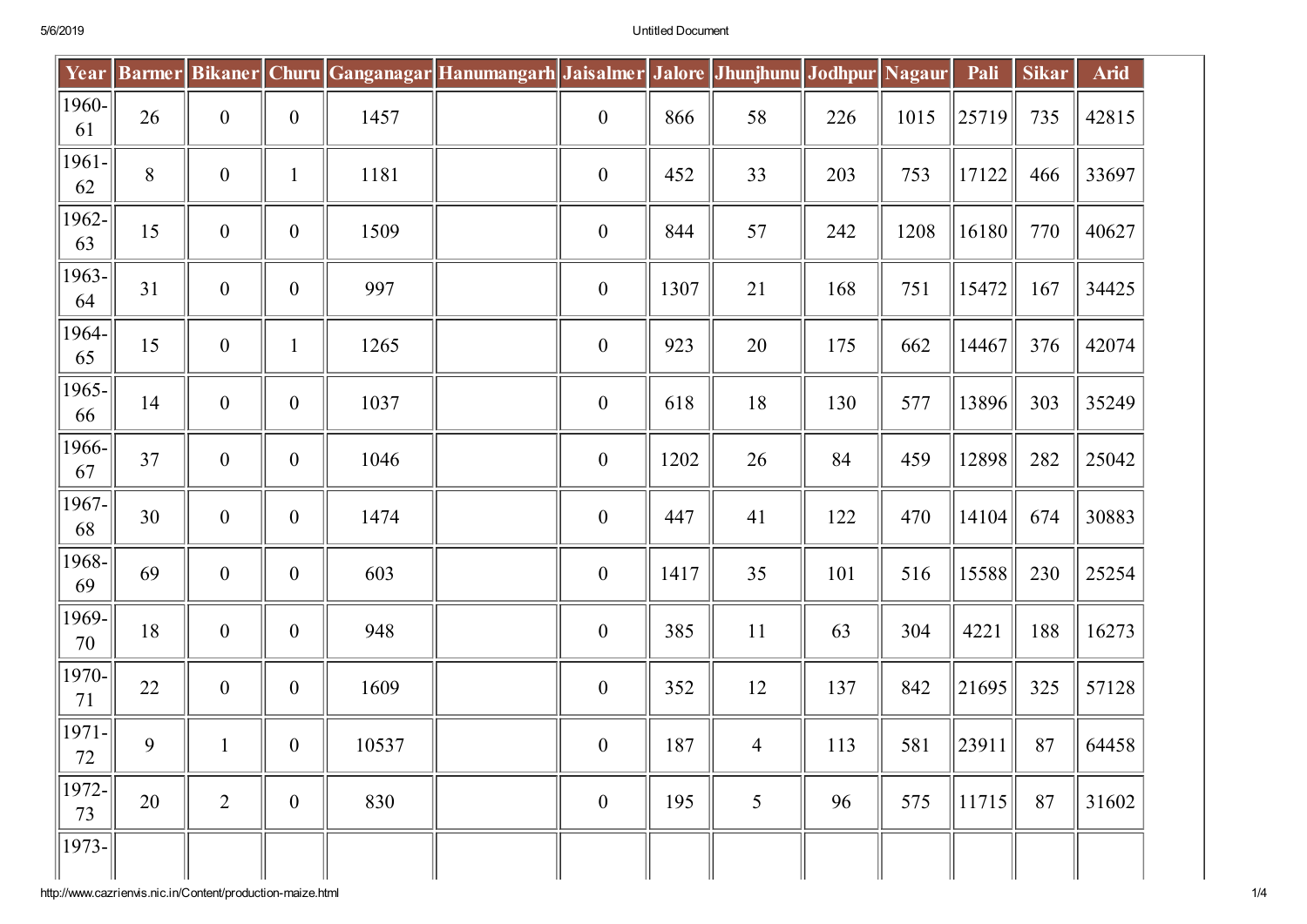| 5/6/2019 |  |
|----------|--|
|----------|--|

Untitled Document

| 74              | $\overline{2}$ | $\overline{2}$ | $\boldsymbol{0}$ | 382  | $\boldsymbol{0}$ | 52  | 7              | 43  | 229              | $\ 11770\ $ | 127 | $\  17767$ |
|-----------------|----------------|----------------|------------------|------|------------------|-----|----------------|-----|------------------|-------------|-----|------------|
| 1974-<br>75     | 22             | $\overline{4}$ | $\overline{2}$   | 557  | $\boldsymbol{0}$ | 215 | $\overline{7}$ | 35  | 106              | 5810        | 89  | 10869      |
| 1975-<br>76     | 11             | 16             | $\boldsymbol{0}$ | 1246 | $\boldsymbol{0}$ | 219 | 6              | 105 | 447              | 14861       | 130 | 32767      |
| 1976-<br>77     | 8              | 17             | $\boldsymbol{0}$ | 830  | $\boldsymbol{0}$ | 254 | 9              | 112 | 837              | 22642       | 177 | 36151      |
| 1977-<br>78     | 5              | 13             | $\boldsymbol{0}$ | 705  | $\boldsymbol{0}$ | 195 | $\mathbf{1}$   | 82  | 616              | 20321       | 30  | 26697      |
| 1978-<br>79     | 6              | 15             | $\boldsymbol{0}$ | 968  | $\boldsymbol{0}$ | 384 | 15             | 188 | 1161             | 26069       | 136 | 48877      |
| 1979-<br>80     | 24             | 17             | $\boldsymbol{0}$ | 656  | $\boldsymbol{0}$ | 545 | 17             | 284 | 1335             | 23773       | 160 | 44073      |
| 1980-<br>81     | 37             | 24             | $\mathbf{1}$     | 872  | $\boldsymbol{0}$ | 908 | 9              | 115 | 829              | 23678       | 141 | 40502      |
| 1981-<br>82     | 21             | 16             | $\mathbf{1}$     | 703  | $\boldsymbol{0}$ | 405 | 12             | 108 | 771              | 19762       | 144 | 38859      |
| 1982-<br>83     | 21             | 15             | $\boldsymbol{0}$ | 530  | $\boldsymbol{0}$ | 279 | 11             | 56  | $\boldsymbol{0}$ | 24847       | 113 | 50252      |
| 1983-<br>84     | 22             | 26             | $\boldsymbol{0}$ | 989  | $\boldsymbol{0}$ | 347 | 26             | 86  | $\boldsymbol{0}$ | 32845       | 249 | 80701      |
| 1984-<br>85     | 38             | 47             | $\boldsymbol{0}$ | 1150 | $\boldsymbol{0}$ | 723 | 30             | 58  | $\boldsymbol{0}$ | 24828       | 384 | 60852      |
| 1985-<br>86     | $\overline{7}$ | 36             | $\mathbf{1}$     | 781  | $\boldsymbol{0}$ | 185 | 11             | 24  | 329              | 17450       | 218 | 25784      |
| 1986-<br>$87\,$ | 11             | 42             | $\mathbf{0}$     | 468  | $\boldsymbol{0}$ | 379 | $\overline{3}$ | 59  | 410              | 22454       | 82  | 36722      |
| 1987-           | 52             | 9              | $\boldsymbol{0}$ | 110  | $\boldsymbol{0}$ | 75  | $\mathbf{1}$   | 11  | 139              | 8131        | 49  | 10010      |

http://www.cazrienvis.nic.in/Content/production-maize.ht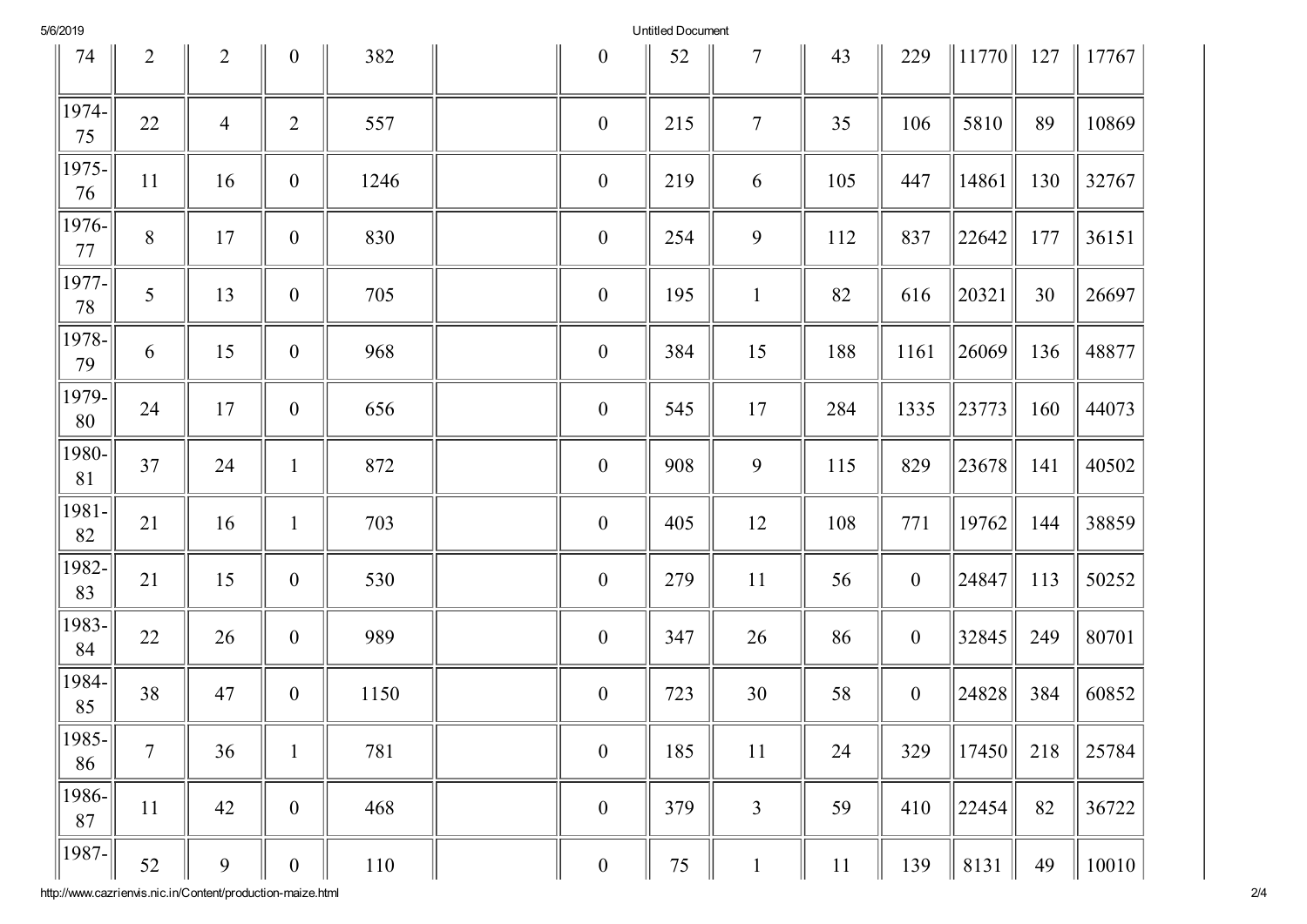| 5/6/2019 |
|----------|
|----------|

Untitled Document

| 88                 |                |                  |                  |                |                  |       |                  |                  |      |                    |     |       |
|--------------------|----------------|------------------|------------------|----------------|------------------|-------|------------------|------------------|------|--------------------|-----|-------|
| 1988-<br>89        | 23             | 22               | $\boldsymbol{0}$ | 778            | $\boldsymbol{0}$ | 144   | $\overline{3}$   | 27               | 448  | 27836              | 84  | 58401 |
| 1989-<br>90        | 32             | 61               | $\sqrt{2}$       | 371            | $\boldsymbol{0}$ | 184   | $\overline{7}$   | 61               | 379  | 16669              | 142 | 35901 |
| 1990-<br>91        | 85             | 19               | $\boldsymbol{0}$ | 327            | $\boldsymbol{0}$ | 386   | $\overline{3}$   | 42               | 490  | 51644              | 129 | 85965 |
| 1991-<br>92        | 14             | $\mathfrak{Z}$   | $\mathbf{1}$     | 123            | $\boldsymbol{0}$ | 235   | $\mathbf{1}$     | 16               | 432  | 22989              | 61  | 55285 |
| 1992-<br>93        | 16             | $\mathbf{1}$     | $\boldsymbol{0}$ | 164            | $\boldsymbol{0}$ | 336   | $\mathfrak{Z}$   | 34               | 482  | 18217              | 76  | 35426 |
| 1993-<br>94        | 95             | $\boldsymbol{0}$ | $\boldsymbol{0}$ | 196            | $\mathbf{1}$     | 568   | $\overline{2}$   | 19               | 437  | 15031              | 107 | 20100 |
| 1994-<br>95        | 17             | 6                | $\boldsymbol{0}$ | 231            | 34               | 156   | $\mathbf{1}$     | 14               | 405  | 16171              | 64  | 27922 |
| 1995-<br>96        | 32             | $\boldsymbol{0}$ | $\boldsymbol{0}$ | 96             | $\boldsymbol{0}$ | 418   | $\mathbf{1}$     | 10               | 490  | 18937              | 45  | 41558 |
| 1996-<br>97        | 23             | $\overline{2}$   | $\boldsymbol{0}$ | 131            | $\boldsymbol{0}$ | 305   | $\overline{2}$   | 27               | 552  | 19000              | 137 | 47179 |
| 1997-<br>98        | 6              | $\boldsymbol{0}$ | $\mathbf{1}$     | 148            | $\boldsymbol{0}$ | 380   | $\overline{4}$   | 19               | 778  | 23851              | 170 | 53262 |
| 1998-<br>99        | $\overline{4}$ | $\boldsymbol{0}$ | $\mathbf{1}$     | 74             | $\boldsymbol{0}$ | 209   | $\overline{3}$   | 10               | 581  | 8101               | 115 | 30095 |
| $1999 -$<br>$00\,$ | $26\,$         | $\mathfrak{Z}$   | $\mathbf{1}$     | $\overline{4}$ | $\boldsymbol{0}$ | 114   | $\mathfrak{Z}$   | $\boldsymbol{0}$ | 506  | 6950               | 78  | 13249 |
| $ 2000-$<br>01     | 2349           | 3745             | 62456            | 201            | 962              | 13710 | 886              | 15483            | 5309 | $\ 46225\ 33054\ $ |     | 33054 |
| $ 2001 -$          | 161            | $\mathbf{1}$     | $\mathbf{1}$     | 106            | 13               | 163   | $\boldsymbol{0}$ | 13               | 560  | $\ 27613\ $        | 134 | 79122 |

http://www.cazrienvis.nic.in/Content/production-maize.ht